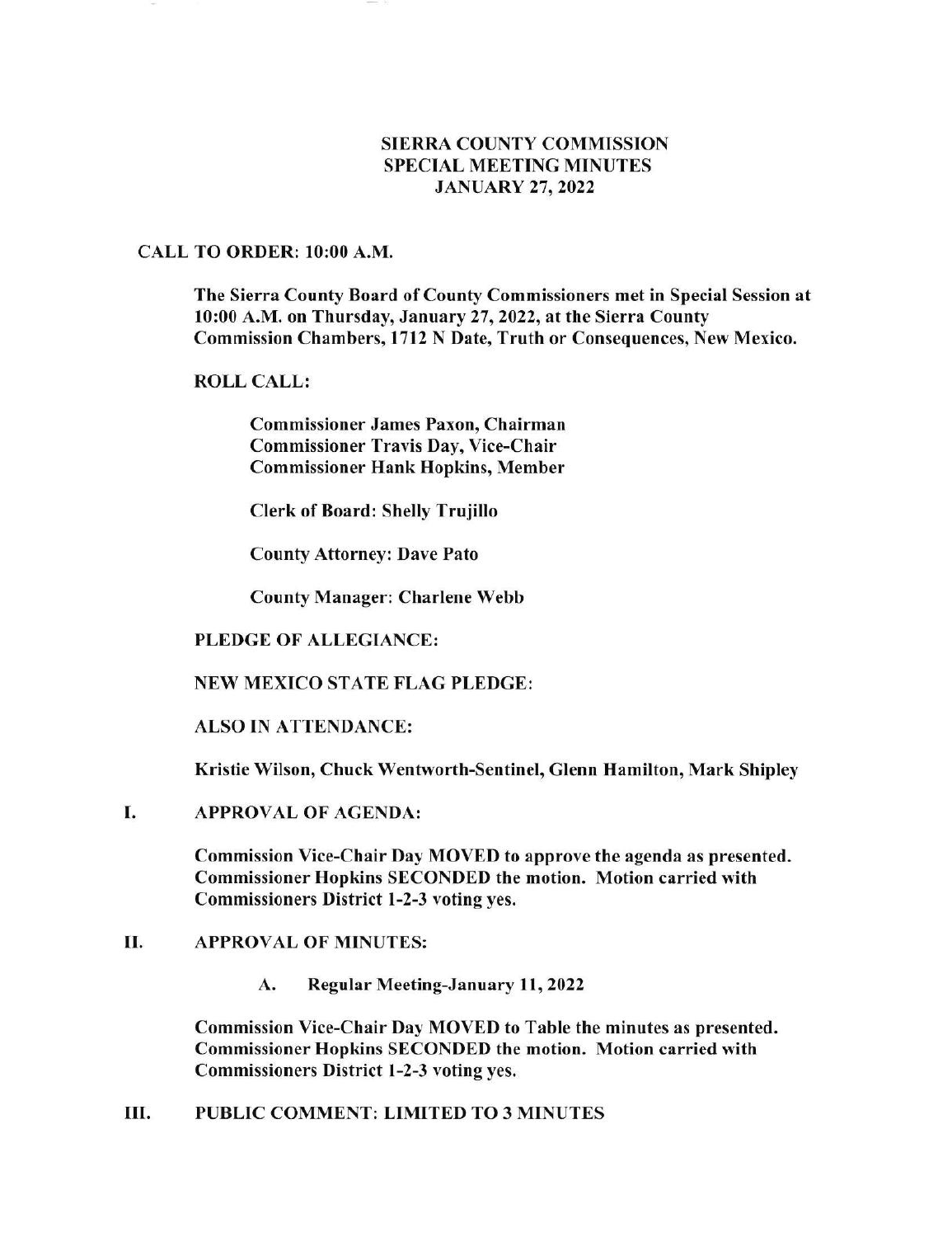Sierra County Commission Regular Meeting January 27, 2022 Page 2

## IV. CONSENT AGENDA:

A. Second Quarter Financial Report

Commissioner Hopkins MOVED to approve Consent Agenda as presented. Commission Vice-Chair Day SECONDED the motion. Motion carried with Commissioner Districts l-2-3 voting yes.

### V. PRESENTATIONS/REPORTS:

### VI. BOARD OF FINANCE:

A. December Reconciliation

Commissioner Hopkins MOVED to approve the December Reconciliation as presented. Commission Vice-Chair Day SECONDED the motion. Motion carried with Commissioners District 1-2-3 voting yes,

- VII. OLD BUSINESS:
- VIII. NEW BUSINESS:
	- A. Request for Road Vacation RV-21-005 of 1st Avenue, 2<sup>nd</sup> Avenue, A Street and B Street in Winston, NM

Commission Vice-Chair Day MOVED to Deny Request for Road Vacation RV-21-005 of l't Avenue, 2'd Avenue, A Street and B Street in Winston, NM as presented. Commissioner Hopkins SECONDED the motion. Motion carried with Commissioner Districts 1-2-3 voting yes.

B. Take Home Vehicle Request for Ernie Armijo

Commissioner Hopkins MOVED to approve Take Home Vehicle Request for Ernie Armijo as presented. Commission Vice-Chair Day SECONDED the motion, Motion carried with Commissioner Districts l-2-3 voting yes.

# IX. CONTRACTS - AGREEMENTS - PROCUREMENT

A, State Price Agreement for dump Truck for Flood Department

Commission Vice-Chair Day MOVED to approye State Price Agreement for dump Truck for Flood Department as presented. Commissioner Hopkins SECONDED the motion. Motion carried with Commissioner Districts 1-2-3 voting yes.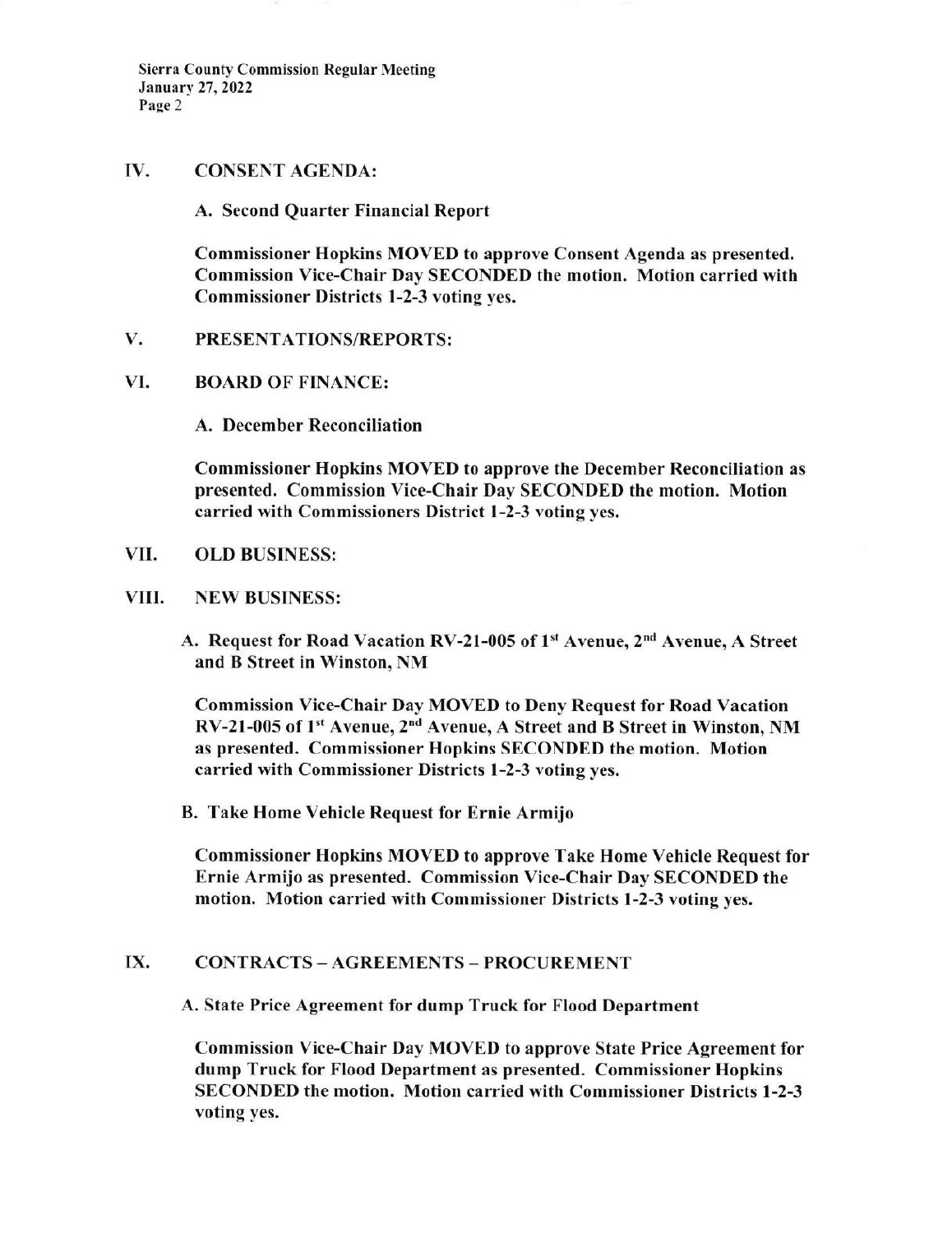B. 30 Day Sole Source Agreement between Pictometry and Sierra County Assessor

Commission Vice-Chair Day MOVED to approve 30 Day Sole Source Agreement between Pictometry and Sierra County Assessor as presented, Commissioner Hopkins SECONDED the motion. Motion carried with Commissioner Districts 1-2-3 voting yes.

X. RESOLUTIONS - ORDINANCES - PROCLAMATIONS:

A. Resolution No. 110-053-A Resolution Opposing the State of New Mexico Executive Order Number 2021-0S2-Setting 30X30 Land Preservation Goal

> Commission Vice-Chair Day MOVED to Table Resolution No. 110-053-A Resolution Opposing the State of New Mexico Executive Order Number 2021-052-Setting 30X30 Land Preservation Goal as presented, and have a Ietter of support drafted. Commissioner Hopkins SECONDED the motion. Motion carried with Commissioner Districts 1-2-3 voting yes.

B. Resolution No. 110-054-Supporting Representative Dow's Proposed Change to the Public Employee's Retirement Association of New Mexico (PERA) Return to Work Provisions

Commission Vice-Chair Day MOVED to approve Resolution No. 110-054- Supporting Representative Dow's Proposed Change to the Public Employee's Retirement Association of New Mexico (PERA) Return to Work Provisions as presented. Commissioner Hopkins SECONDED the motion, Motion carried with Commissioner Districts 1-2-3 voting yes.

C. Resolution No. 110-055-Opposing HJR02 and SJR02 Proposing to Amend NM Constitution to Provide Environmental Rights

Commission Vice-Chair Day MOVED to approve Resolution No. 110-055-Opposing HJR02 and SJR02 Proposing to Amend NM Constitution to Provide Environmental Rights as presented. Commissioner Hopkins SECONDED the motion. Motion carried with Commissioner Districts l-2-3 voting yes.

D. Resolution No. 110-056-Opposing Expansion of the Natural Heritage Conservation Act

Commission Vice-Chair Day MOVED to approve Resolution No. 110-056- Opposing Expansion of the Natural Heritage Conservation Act as presented. Commissioner Hopkins SECONDED the motion. Motion carried with Commissioner Districts 1-2-3 voting yes,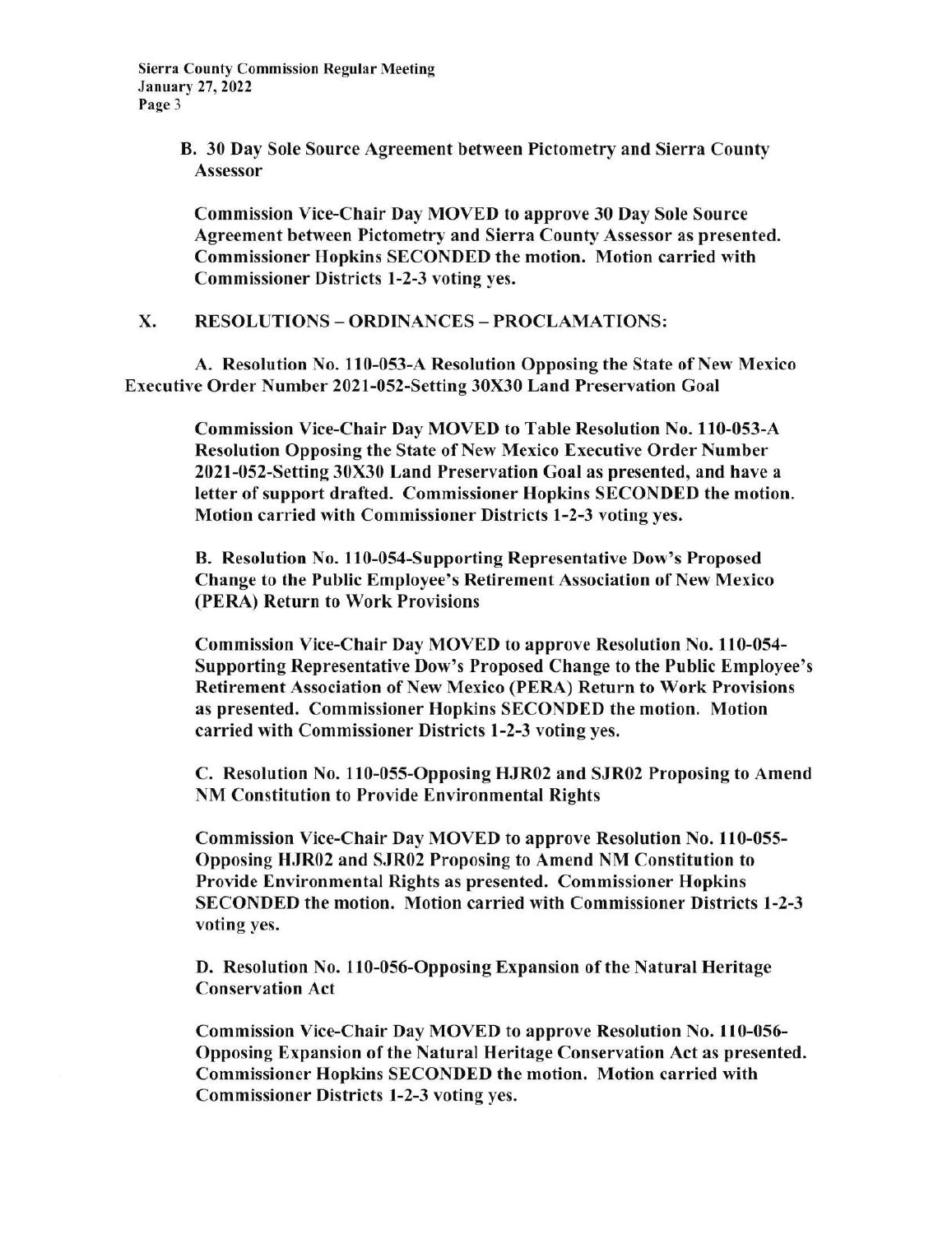#### XI. EXECUTIVE SESSION SECTION (10-15-1E THRU H):

Commission Vice-Chair Day MOYED to go into Executive Session for Personnel, Real Estate, Pending and Threatened Litigation. Commissioner Hopkins SECONDED the motion. Roll call vote was taken with all Commissioners present voting yes.

District  $1 - Yes$ District 2 – Yes District 3 - Yes

### PENDING AND THREATENED LITIGATION:

A. County v. Smithco

### PERSONNEL:

### REAL ESTATE:

### XII. OPEN SESSION ACTIONS FOR EXECUTIVE SESSION:

Commission Vice-Chair Day MOVED to come back into Regular Session. Commissioner Hopkins SECONDED the motion. Roll call vote was taken, with all Commissioners present voting yes.

# DATE AND TIME OF NEXT REGULAR SIERRA COUNTY COMMISSION MEETING: February 15, 2022

The date and time of the next Regular Sierra County Commission Meeting has been scheduled for Tuesday, February 15,2022, at 10:00 A.M. at the Sierra County Commission Chamber at 1712 N Date, Truth or Consequences, New Mexico.

Commissioner Hopkins MOVED to adjourn the meeting. Commission Vice-Chair Day SECONDED the motion.

#### ADJOURNMENT:

There being no further business to come before the Board, Commission Chair Paxon adjourned the meeting.